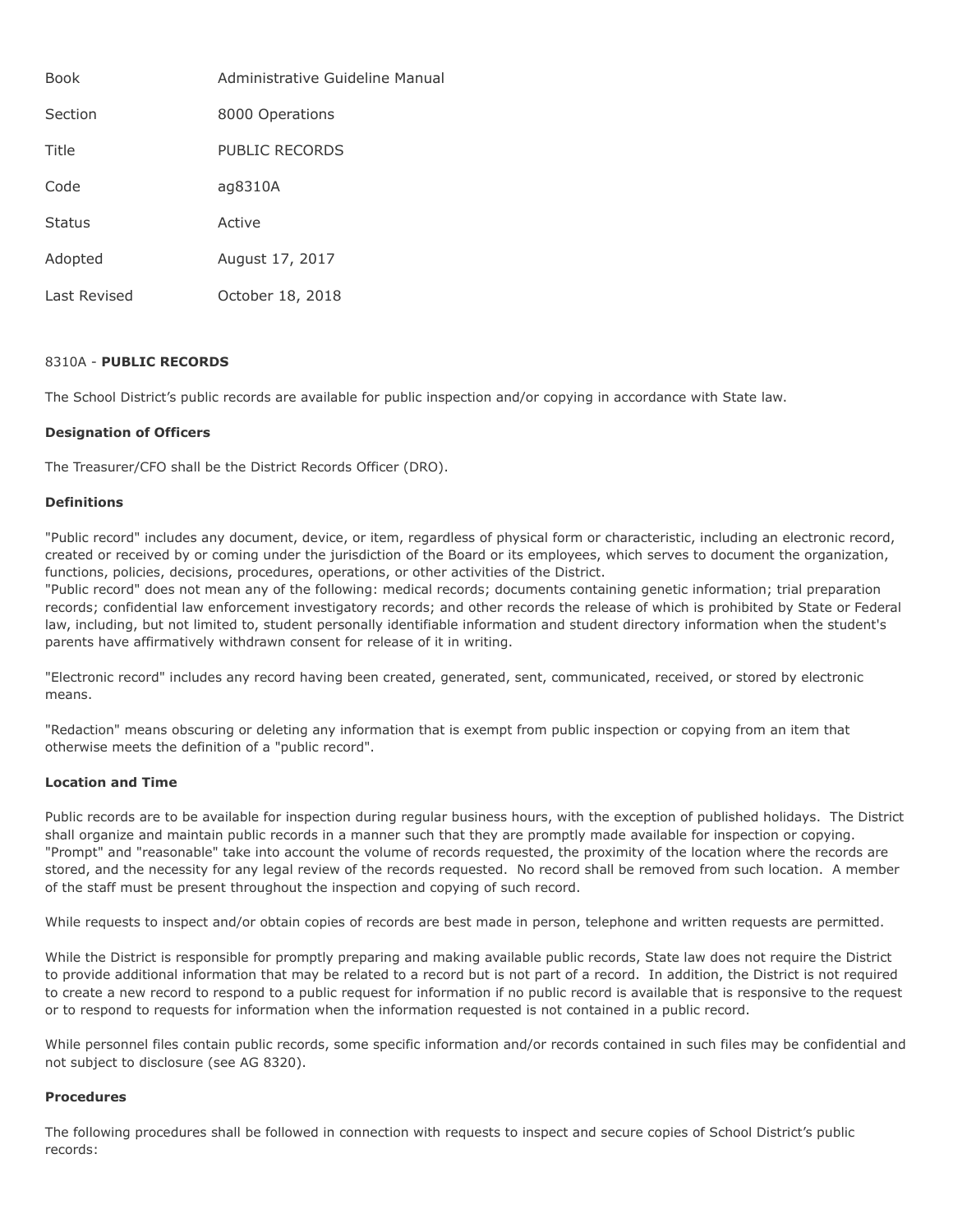- A. Requests to inspect and/or obtain copies of public records shall be submitted to the Treasurer/CFO. A public records request must at least identify the records requested with sufficient clarity to allow the District to identify, retrieve, and review the records. If it is not clear what records are being sought, the DRO shall contact the requester for clarification.
- B. Individuals requesting to inspect and/or obtain copies of public records do not have to put records requests in writing and do not have to provide his/her identity or the intended use of the requested public record(s).

The District may ask that the requester's identity and reason the information is sought be in writing. The District, however, must first inform the requester that such disclosure is not mandatory, unless the request is for student directory information. The District must also inform the requester that providing such information in writing enhances the District's ability to identify, locate, and/or deliver the records sought. The District may ask that records requests be put in writing, but must also notify the requester that it is not mandatory to do so.

Each request shall be evaluated for an estimated length of time required to gather the records. Routine request for records should be satisfied immediately if feasible to do so. Routine requests include, but are not limited to, meeting minutes (both draft and final form), budgets, salary information, forms and applications, personnel roster, etc. If fewer than twenty (20) pages of copy are requested or if the records are readily available in an electronic format that can be e-mailed or downloaded easily, these should be made as quickly as equipment allows.

All requests for public records must either be satisfied (as above) or be acknowledged in writing by the DRO promptly following the District's receipt of the request. If the request for records was in writing, the acknowledgement shall also be in writing.

If a request is deemed significantly beyond "routine" (such as seeking a large volume/number of copies or requiring extensive research), the acknowledgement must include the following:

- A. an estimated number of business days necessary to satisfy the request
- B. an estimated cost if copies are requested
- C. any items within the request that may be exempt from disclosure and the reason for such exemption, including legal authority

With respect to public records that are determined to be available, the Treasurer/CFO will direct the requester to the place where the requested records may be inspected and will arrange for the preparation and certification of copies upon tender of any required fee.

Any denial of public records requested must include an explanation, including legal authority. If portions of a record are public and portions are exempt, the exempt portions are to be redacted and the rest released. If there are redactions, each redaction must be accompanied by a supporting explanation, including legal authority.

With respect to records that are determined not to be available, the Treasurer will notify the requester of same, noting the reason for unavailability on the request form if one is submitted, and return one (1) copy of the form to the requestor. Treasurer/CFO shall also notify the requester of the estimated time necessary to process and fulfill the request, make arrangements with the requester for delivery of the requested records, and arrange a method of communication between the requester and the School District in the event that further information is needed by the District to fulfill the request.

### **Fees**

Upon request, copies of public records will be provided at the actual cost of making copies:

- A. The charge for paper copies is \$.05 per page.
- B. There is no charge for documents e-mailed.

A person who requests a copy of a public record may choose to have that record sent to him/her by United States mail or by other means of delivery or transmission provided the person making the request pays in advance for said record as well as the costs for postage and mailing supplies.

## **Electronic Mail**

Documents in electronic mail format are records as defined by the Ohio Revised Code when their content relates to the business of the District (i.e., they serve to document the organization, functions, policies, decisions, procedures, operations, or other activities of the District). E-mail shall be treated in the same fashion as records in other formats and shall follow the same retention schedule.

Records in private e-mail accounts are subject to disclosure if their content relates to public business, and all employees or representatives of the District are responsible for retaining e-mails that meet the definition of public records and copying them to